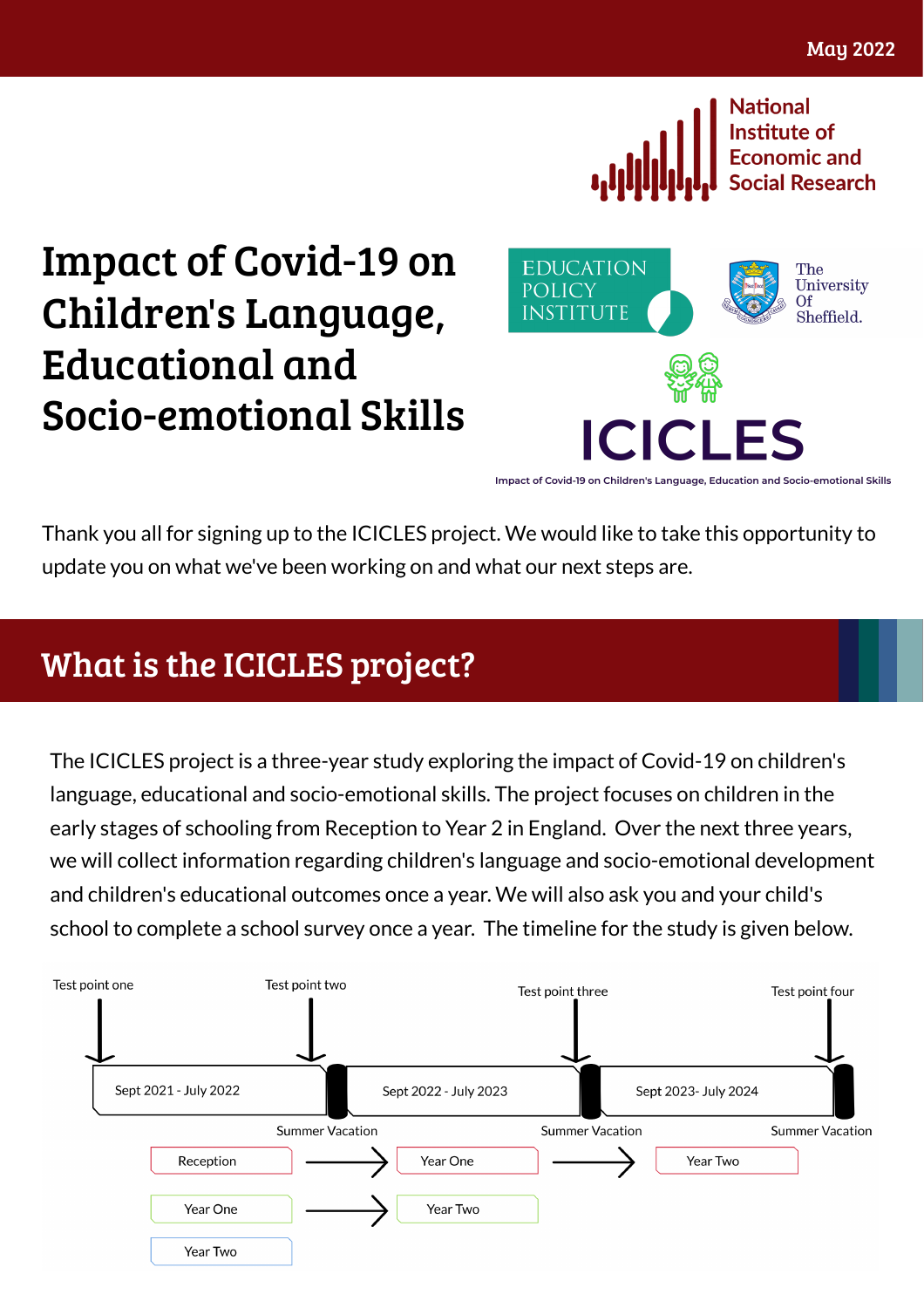## **First testing point**

In April 2022 we completed the first testing point



**32 schools** from across the country signed up for the project.



Schools completed an online survey and staff members were interviewed about the impact of the pandemic and school disruptions on children, teachers and headteachers.



**940 parents/caregivers** completed an online survey about their experience on the impact of the pandemic and school disruptions on their children.



Schools completed **627 language assessments** and **704 socio-emotional questionnaires.**

# What you told us?

We asked you to complete an online survey and these are some of the things you told us:

- During the first lockdown (March July 2020), **10% of children attended school or nursery, 37% attended some days** and **53% did not** attend school or nursery.
- During the third lockdown (January March 2021), **37% of children attended school or nursery, 28% attended some days,** and **35% did not** attend school or nursery.
- Most children that attended nursery or school were **happy to go.**
- The most common **activities** you helped children with during the lockdowns were **worksheets** and **suggested activities by schools**.
- **81.55% of parents/caregivers are not worried** at this point about how their child is coping in school.
- Overall,**the majority of parents/caregivers are not concerned** about their child's progress. There are some concerns for Reception class children about **communication and language, and personal social and emotional development**. For Year 1 and Year 2, there are some concerns around **writing, managing emotions and building relationships.**